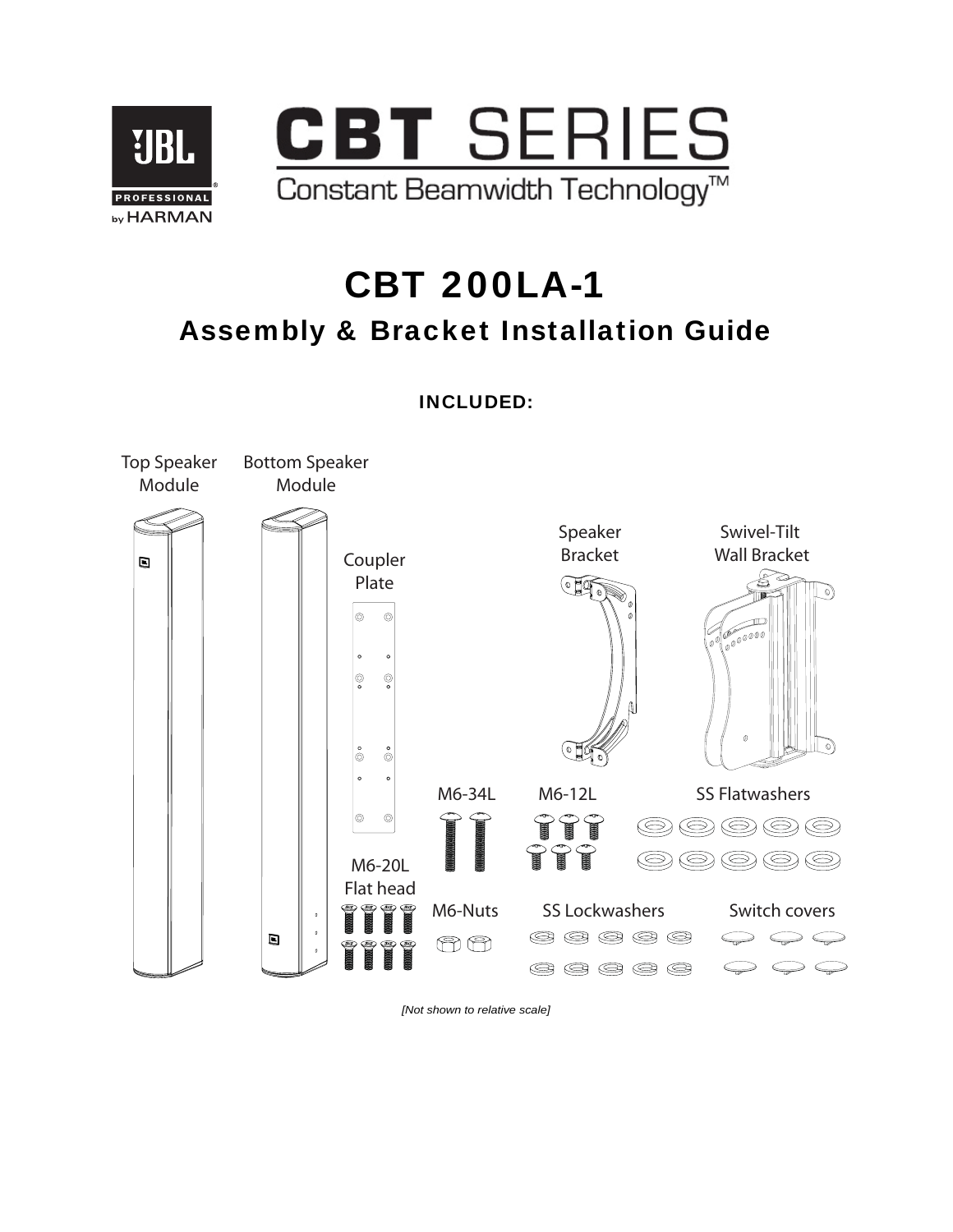# WALL SURFACE MOUNTING

Note that the *BRACKET ASSEMBLY* consists of a *SPEAKER BRACKET* and a *WALL BRACKET.* 

- **1) RUN WIRING** -- Run the wiring from the power amplifier to the location desired for mounting the JBL CBT Loudspeakers.
- **2) ATTACH** *WALL BRACKET* **TO WALL** -- Using a level to ensure that the *WALL BRACKET* is straight, secure the *WALL BRACKET* to the wall. Be sure to use the appropriate wall anchors for attaching the bracket. Use all four screw holes for maximum integrity and safety. Be sure that the slot feature is at the top.

## **CAUTION: Installation must be** done by qualified persons using safe rigging standards.

The installer is responsible for proper selection and use of mounting hardware, to properly and safely wall-mount the speakers.



Hardware for attaching *WALL BRACKET* to wall not included.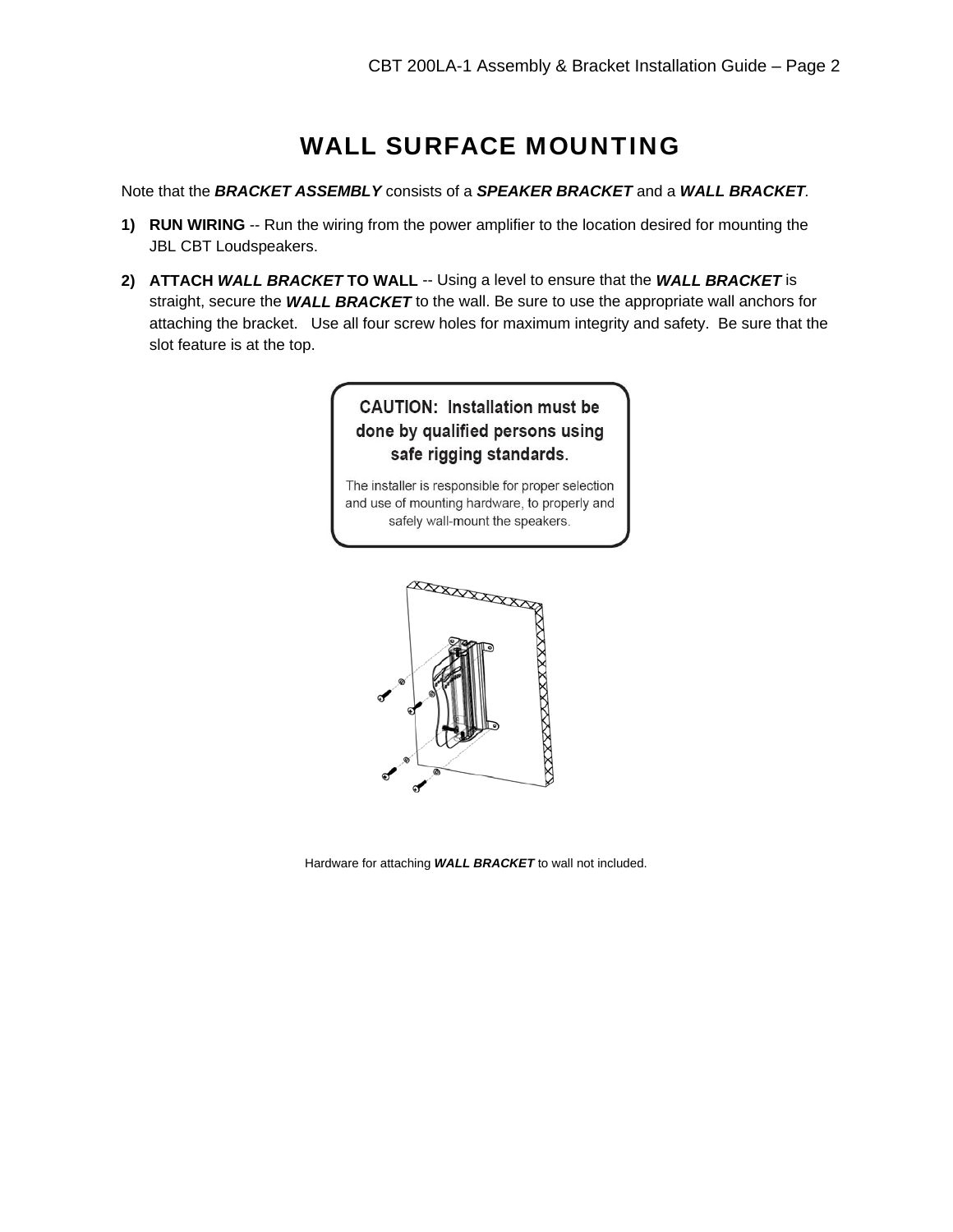#### **3) ORIENTING TOP & BOTTOM SPEAKER MODULES**

This drawing shows the proper orientation of the two speaker modules, where the coupler plate attaches and where the wall bracket attaches (onto the coupler plate).

#### **IMPORTANT: Note that the speaker will not work correctly if the TOP AND BOTTOM SPEAKER MODULES** *are not oriented exactly as shown.*

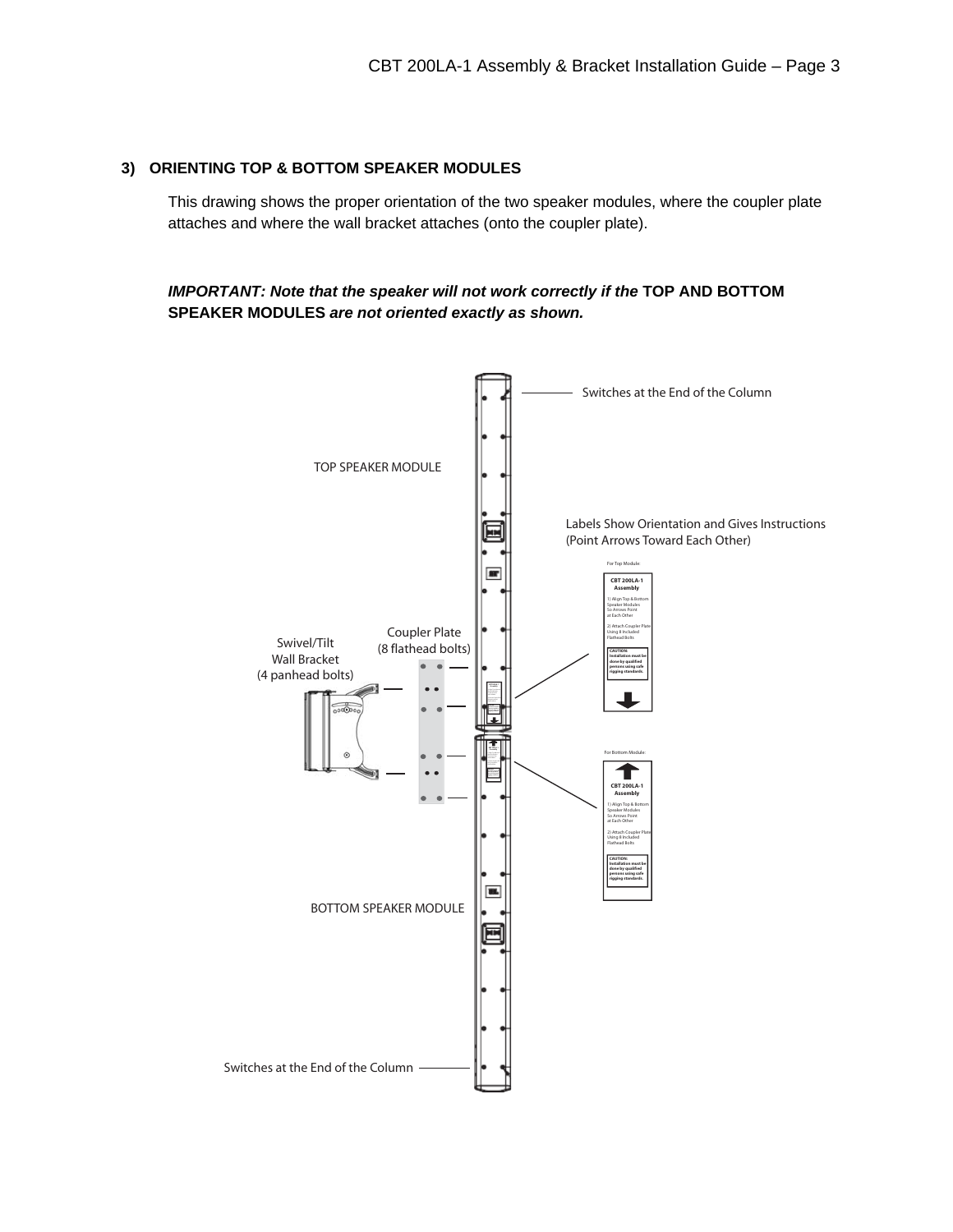#### **4) CONNECT SPEAKER MODULES TOGETHER VIA COUPLER PLATE**

Attach *COUPLER PLATE* to the *TOP AND BOTTOM SPEAKER MODULES*, as shown, with 8 pcs of M6-20L flathead bolts, through to *TOP AND BOTTOM SPEAKER MODULE'S* rear cabinet insert points.



#### **5) ATTACH SPEAKER BRACKET TO 4 THREADED HOLES ON COUPLER PLATE**

Attach Speaker Bracket to the 4 indicated threaded points on the Coupler Plate using the included M6-12L (6 mm diameter, 12 mm long) bolts, with lock washers and flat washers.



**Coupler Plate (already installed on speaker)** 

*IMPORTANT: Because of the height of this speaker, the speaker bracket MUST be installed to these threaded points on the Coupler Plate. Do NOT install the bracket to any other positions on the speaker.*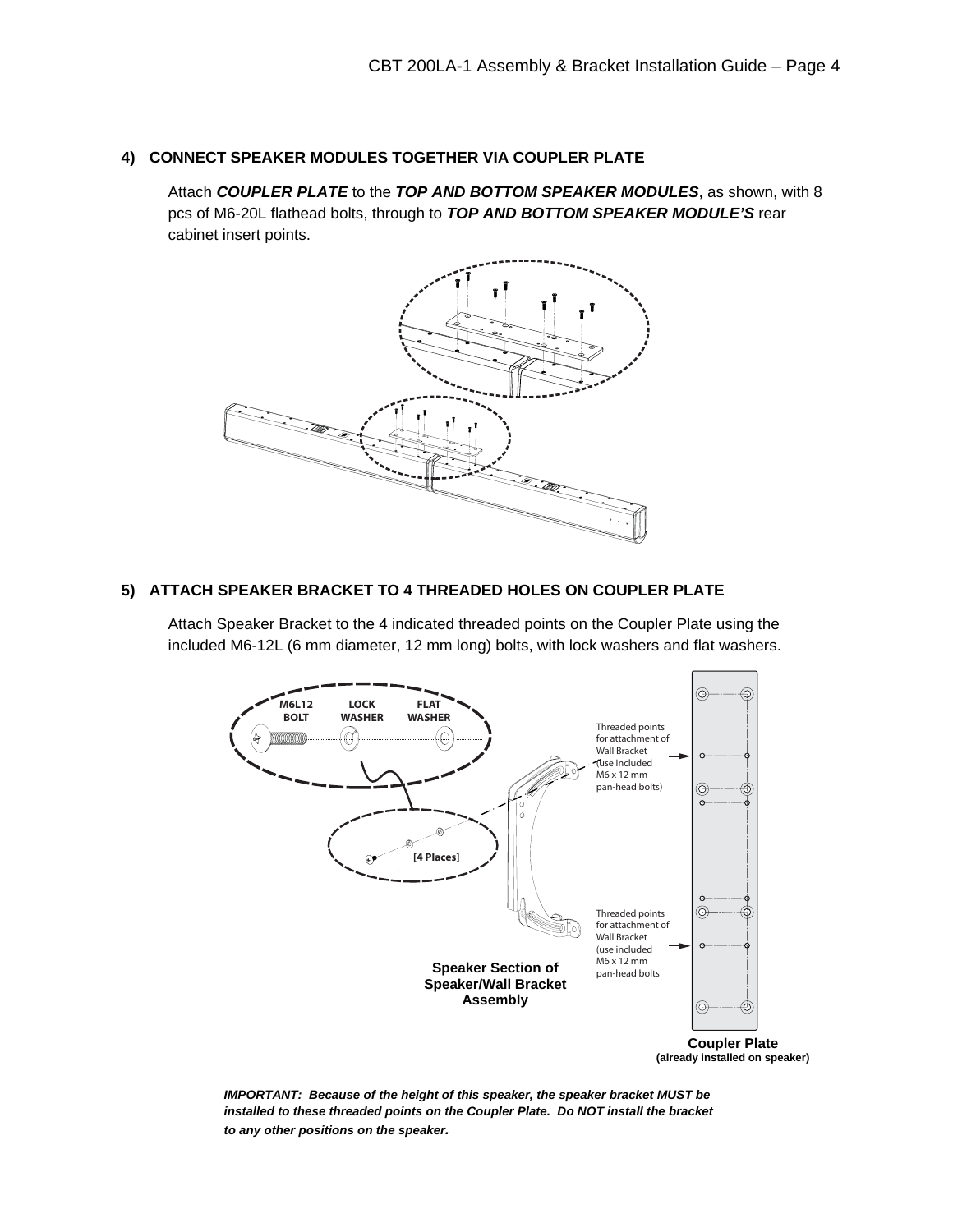#### **6) SLIDE SPEAKER WITH** *SPEAKER BRACKET* **ONTO** *WALL BRACKET*

 $\bullet$  Once the wall mount has been attached to the wall and speaker mount has been attached to the speaker, loosely install the M6-L34 *PIVOT BOLT* (bolt, lock washer and flat washer on one side and flat washer, lock washer & nut on the other side) of the *WALL BRACKET.* Then slide the speaker so that the *SPEAKER BRACKET* engages into the *WALL BRACKET*, dropping the hook slot of the *SPEAKER BRACKET* onto the **PIVOT BOLT** (which will already be installed loosely in the WALL BRACKET), as shown in Drawing  $\bigcirc$  .

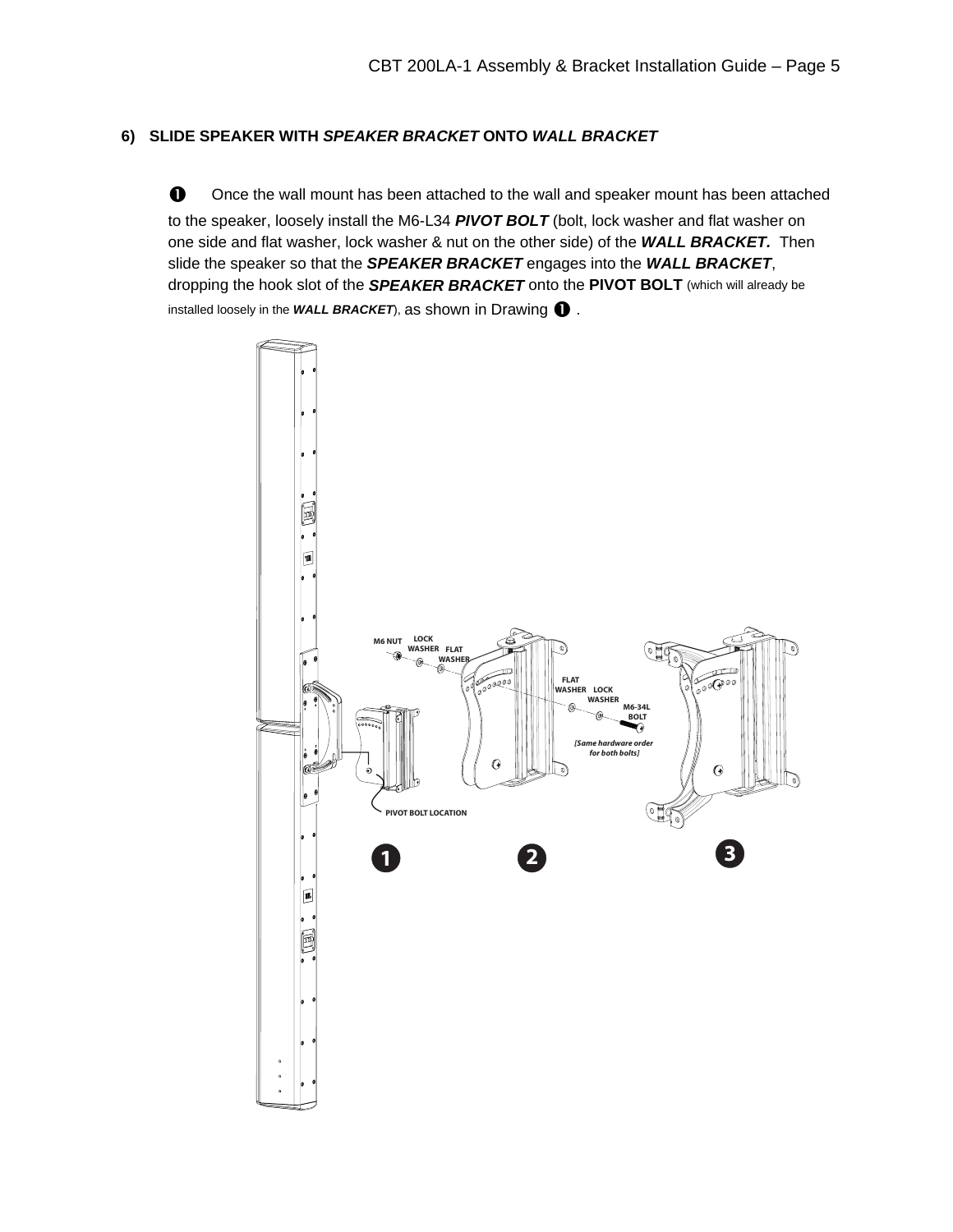- $\Theta$  Insert the top tilt-angle bolt through the appropriate hole one of the preset angle holes or the slot for continuous adjustment capability (see below for more information about tile angles). Install with M6-L34 bolt, lock washer and flat washer on one side and flat washer, lock washer & nut on the other side, as shown in Drawing **@**. Make sure bolt goes through holes in *WALL BRACKET* and in *SPEAKER BRACKET*.
- **9** Final *BRACKET ASSEMBLY* is shown in Drawing **8**.

#### **TIGHTEN THE BOLTS**.

**7) MORE ABOUT TILT ANGLES --** The bracket allows for +/-15 degrees of up or down tilt, however because of the height of this speaker, the end of the speaker hits the wall at any angle greater than 10 degrees.

**PRE- SET ANGLES** and **CONTINUOUSLY VARIABLE ANGLE** -- The bracket has through holes for mounting angles of +/- 15 degrees in 5 degree increments. There is also a slot above the set of holes for continuously variable adjustment. The pre-set angles are recommended for accurate aiming in 5 degree increments and the slot for any angle between 5 degree increments. Either can be utilized for setting the speaker's tilt angle.



**8) SET THE SWIVEL (PAN) ANGLE** – Loosen the top and bottom bolts on the pivot. Adjust the side-to-side swivel (ie, pan) aiming angle of the speaker. Tighten the bolts securely.

**Maximum Swivel Angles before Wall Interference** – The bracket swivels a full 90 degrees from side-to-side, however when mounting the CBT speaker onto a wall, the side-to-side swivel is limited by the end of the speaker encountering the wall. The maximum swivel angle depends on the up/down tilt angle setting.

- **9) SAFETY CABLE** -- Attach a safety cable (not included) to any of the 6 mm inserts on the back of the CBT 200LA-1 cabinet using one of the extra included M6 bolts or via an M6 forged shoulder steel eyebolt. Attach the other end of the cable to a secondary attachment point on the wall.
- **10) SWITCH COVERS –** To discourage tampering with the switch settings, adhesive switch covers are provided. Peel off the backing from the switch cover and stick the cover over the switch shaft, lining up the ridge with the recess in the switch shaft.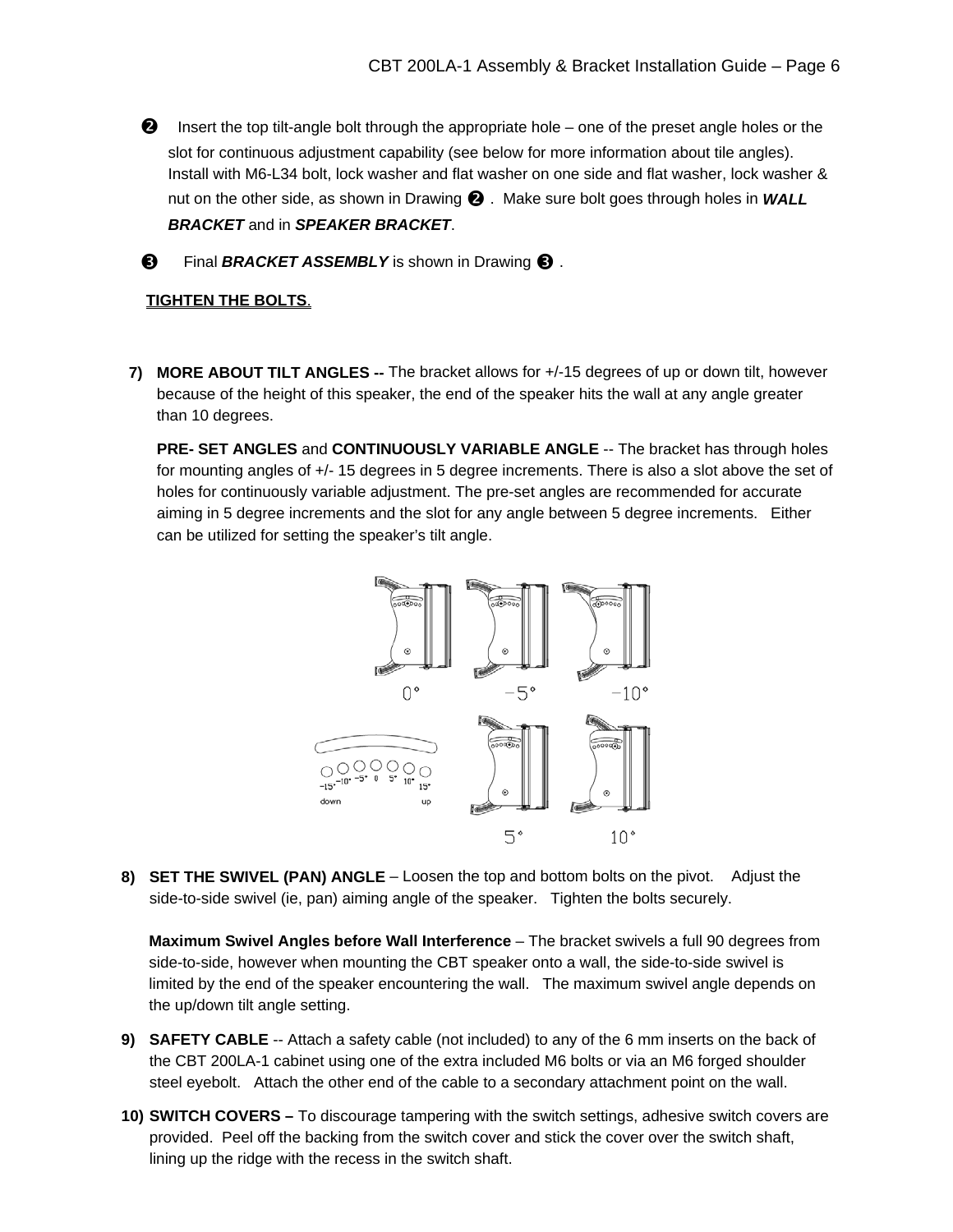**11) USING OPTIONAL MTC-CBT-FM1 FLUSH-MOUNT WALL BRACKETS** – The optional MTC-CBT-FM1 brackets allow installing the speaker with its back very close to the wall. It is recommended to use two brackets – one on the top and one on the bottom – for stability.